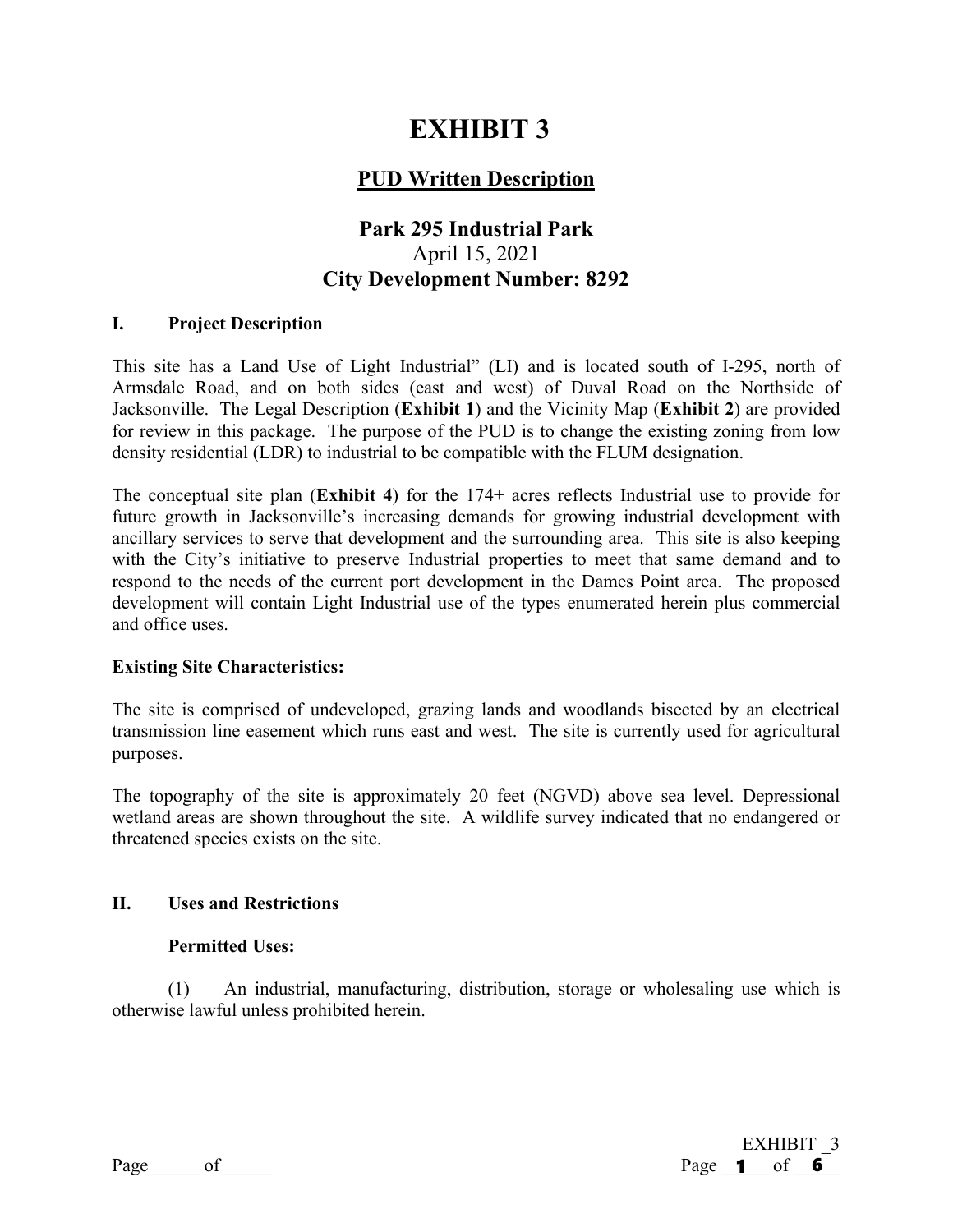(2) Service establishments catering to commerce and industry, including, freight movers, communications services, business machine services, restaurants (including drive-thru restaurants), the retail sale and service of beer wine in conjunction with the service of food which is ordered from a menu and prepared and served for pay for consumption on premises, hiring and union halls, employment agencies, sign companies;

(3) Automobile service stations with repair or service garages, vehicle washing facilities and those selling beer and wine for off premise consumption, truck stops and similar uses.

(4) Freight, bus, trucking, shipping or other transportation terminals, commercial parking lots and garages, terminal facilities, including outside storage of trucks, vehicles, trailers, containers and related materials but not products

(5) Vocational, trade, technical or industrial schools and similar uses.

(6) All types of professional and business offices including but not limited to medical and dental offices and clinics.

(7) Establishments for the retail sale of heavy machinery and equipment, boats, farm equipment, machinery supplies, lumber and building supplies and similar uses.

(9) Radio or television broadcasting offices, studios, transmitters but not cellular towers..

(10) Essential services, including water, sewer, gas, telephone, radio and electric, meeting the performance standards of Part 4 of the zoning code.

(11) Residential facilities (including not more than one mobile home) located on the same premises as an industrial use for the use of watchmen or caretakers whose employment requires residence on the premises.

(12) Any outside storage provided it is visually screened and enclosed with an eight (8) foot high100% opacity vinyl fence from the right of way and residential areas.

(13) Churches, including a rectory and similar uses, meeting the performance standards and development criteria set forth in Part 4 of the zoning code.

(14) Retail Sales.

(15) Banks, including drive-thru tellers.

(16) The following uses are prohibited: Adult entertainment and sexually oriented businesses; explosives manufacturing or storage; any use which emits dust, fumes, or odors; concrete batch mixing plants; automobile wrecking or storage yards; junkyards, mining; railroad switching facilities and repair and storage areas for railway equipment; petroleum refining; hazardous waster transfer stations; cell towers; yard waste or composting facility; bulk storage of flammable liquids and acids; paper and pulp manufacture; and stockyards .

EXHIBIT 3  $Page \_\_\_$  of  $\_\_\_\_$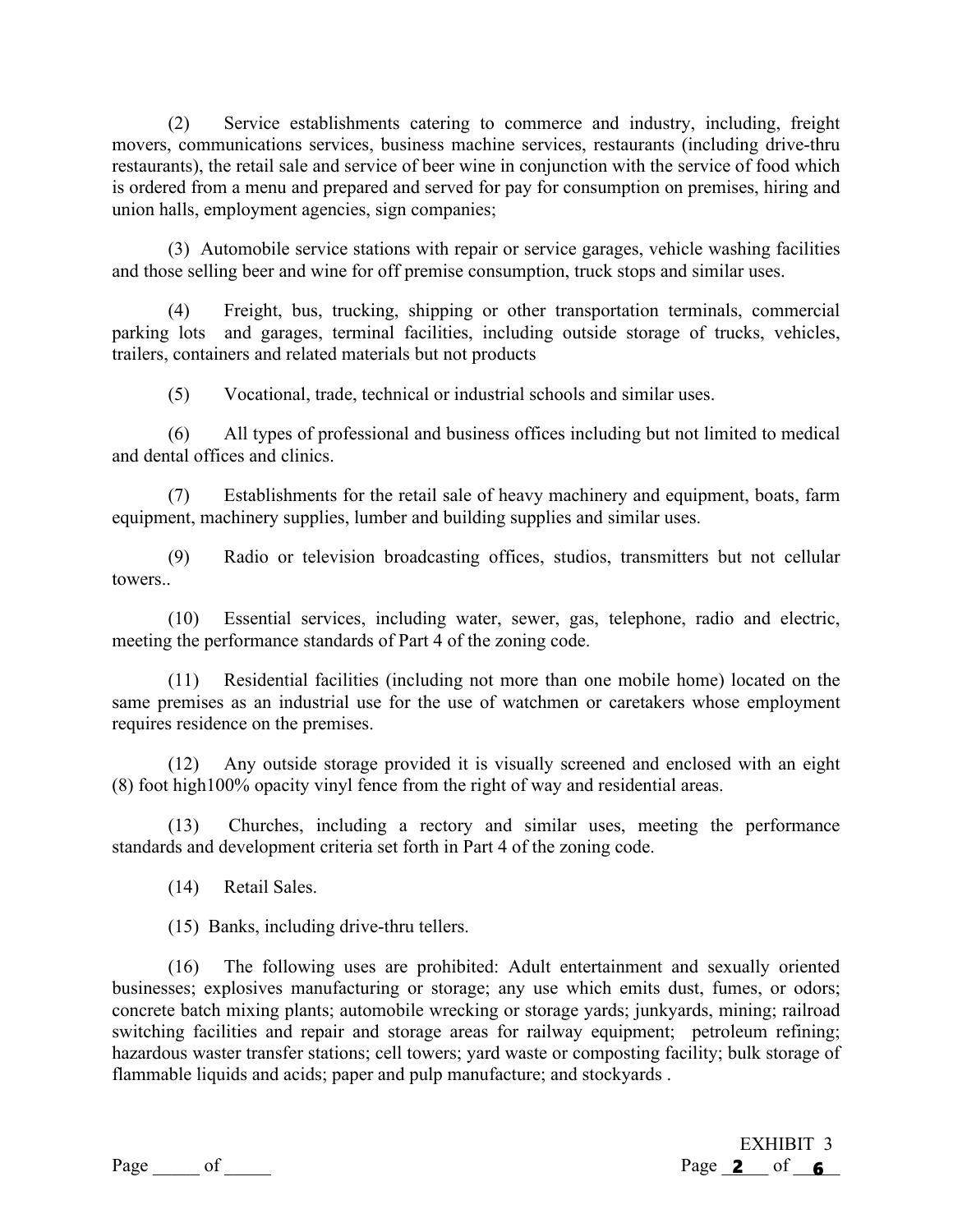**Silviculture**--the property is currently the site of an on-going silvicultural operation and such use may continue within each parcel to preserve the greenbelt tax assessment until development in that particular parcel commences.

#### **III. Design Guidelines**

- A. Lot requirements
- a. Minimum lot area--none
- b. Minimum lot width--none
- c. Maximum lot coverage--none
- d. Maximum Building Height--45 feet

#### **B. Ingress, Egress and Circulation**

(1) Parking Requirements. Parking requirements will be consistent with the requirements of Zoning Code.

(2) Vehicular Access

a. Vehicular access to the Property shall be restricted to Duval Road as shown in the Conceptual Site Plan (**Exhibit 4**)**.**

b. Access within the property will be provided by interior roadways. For functional reasons, the interior vehicle use areas may be relocated to other areas within the site. The engineering design for the access and interior roadways will be subject to the review and approval through the City of Jacksonville Traffic Engineer.

#### **C. Signage**

All signage will comply with requirements for the (LI) Zoning District for the City of Jacksonville. Signage along I-295 will have a maximum height of 50 feet with a maximum of 4 signs. Off site signage shall be permitted along I-295 and Duval Road so long as the signs identify property owners within Park 295. If property is subdivided into parcels, the parcels shall be exempt from road frontage requirements for calculation of signage size in lieu of shared signage requirements*.* 

EXHIBIT 3 Page  $3$  of 6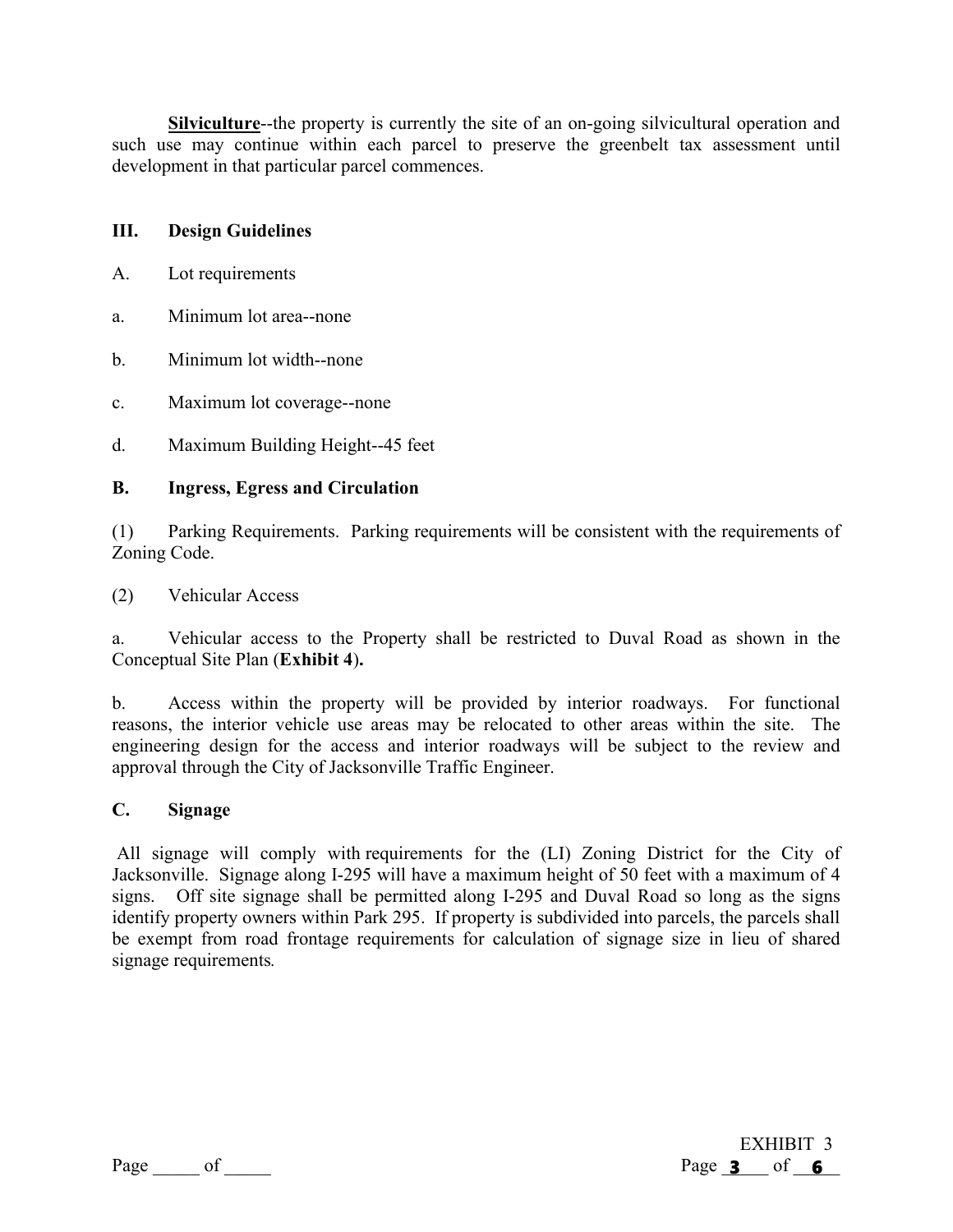#### **D. Landscaping**

Landscaping shall comply with the requirements of the zoning code or as approved by the Planning Department. Landscapng required for the truck loading/parking VUA may be planted elsewhere on site. Landscape planted as part of the required buffers shall count toward code required landscaping.

#### **E. Utilities**.

The streets within the conceptual site plan will be private and maintained by an owner's association. and all required utilities will be available at the site in sufficient quantities to serve the development. The water and sewer service will be underground and the electrical distribution will be designed by JEA. Utilities will be provided or owned by the following entities:

| Electricity   | $\overline{\phantom{0}}$ | JEA                 |
|---------------|--------------------------|---------------------|
| Water & Sewer |                          | JEA                 |
| Drainage      | -                        | Owner's association |

On site storm water treatment will be provided by detention ponds and be constructed per approved engineering plans. An owner's association shall be formed to provide continual maintenance for drainage facilities, common roadways and common areas.

#### **G. Wetlands**

Wetland impacts will be permitted according to local, state and federal requirements.

**H. Lighting:** Design Guidelines and Best Practices for Lighting shall be followed. All lighting on buildings shall be designed to provide wall or ground wash only, sign back-lighting only, or up light only. Lighting on buildings shall be designed to highlight project site elements within parking areas adjacent to the northern property boundary. Façade mounted lighting on the rear of buildings designed to illuminate adjacent truck court areas are permitted. All lighting shall be designed to be directed away from possible intrusion into residential areas.

 All light fixtures including security lighting shall be cutoff fixtures and should be incorporated as an integral design element. All cutoff fixtures shall not have more than one percent (1%) of lamp lumens above horizontal. All sag lenses, drop lenses and convex lenses shall be prohibited. Illumination levels at all property lines shall not exceed one-half (.5) foot candles ("f.c.") when the building or parking areas are located adjacent to residential areas, and shall not exceed one (1.0) f.c. when abutting other non-residential properties. House-side shields and other cutoff reflectors shall be incorporated into the lighting design to meet this design standard.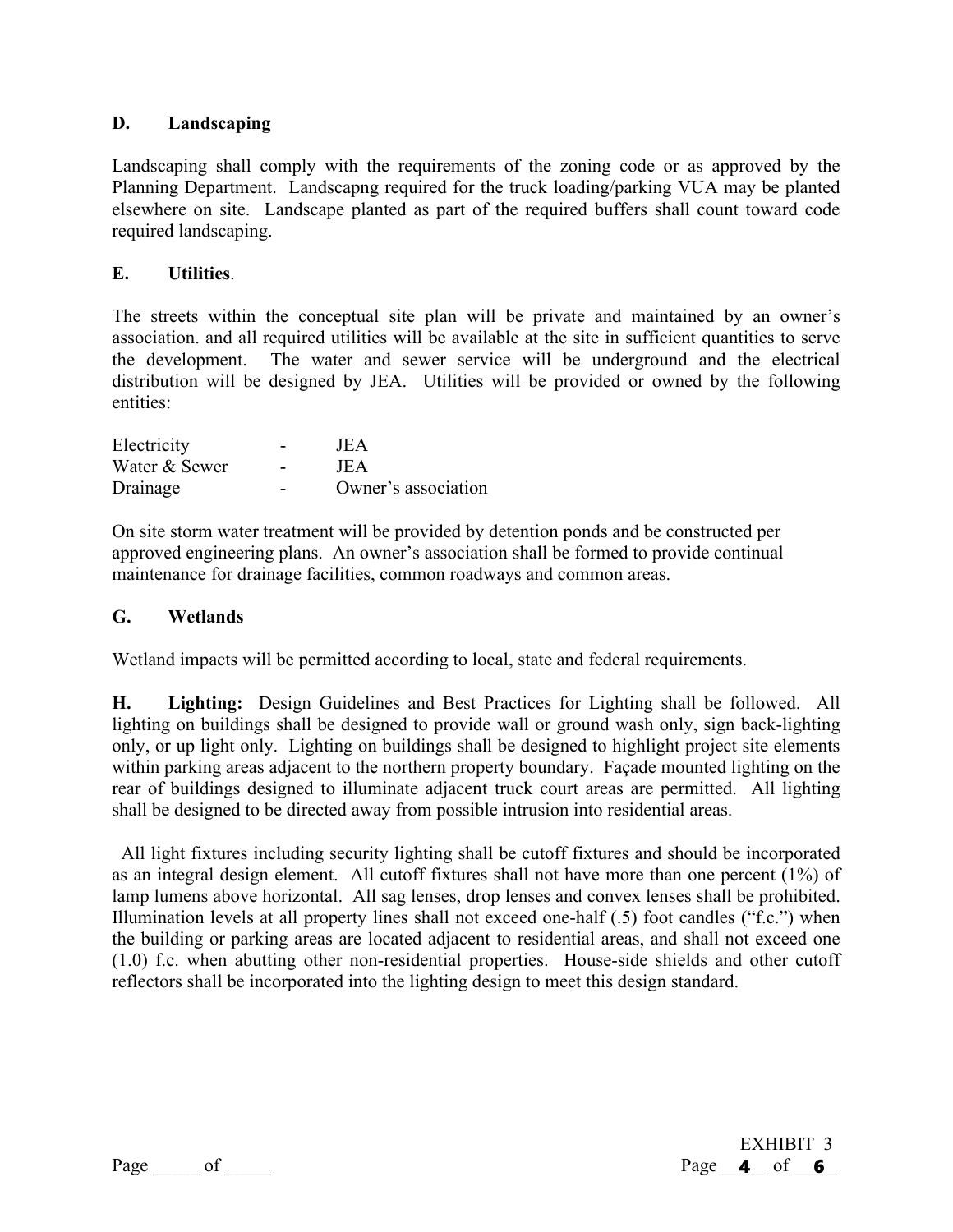To provide lighting that limits distortion of colors of the building, landscape and pedestrian activity areas, all lighting lamp sources within parking and pedestrian areas shall be metal halide or compact fluorescent. To provide appropriate ligting within a pedestrian area(s), the maximum light pole heights in all parking areas shall not exceed fifteen feet (15" 0"). An exterior lighting design plan for each project, including a photometrics plan, pole and fixtures schedules shall be submitted for review and approval at the time of verification of substantial compliance.

# **IV. Development Plan Approval**

With each request for verification of substantial compliance with this PUD, a preliminary development plan shall be submitted to the City of Jacksonville Planning and Development Department identifying all existing and proposed uses within the property, and showing the general layout of the overall Property.

## **V. Justification for Planned Unit Development Classification for this Project**

The proposed project is consistent with the general purpose and intent of the City of Jacksonville 2010 Comprehensive Plan and Land Use Regulations. The proposed project is compatible with the industrial character which is emerging in North Jacksonville and has the potential to serve and support the substantial port development which is proposed along Heckscher Drive. The PUD will provide more specificity and clarity than strict application of the zoning code for light industrial.

### **VI. PUD Review Criteria**

A. Consistency with Comprehensive Plan. All the uses contemplated herein are consistent with the comprehensive plan designation of the site.

## B. **Consistency with the Concurrency Management System**

Prior to final development approval, the proposed development will be required to comply with all appropriate requirements of the Concurrency Management System.

#### C. **Internal Compatibility/vehicular access**: see above

#### D. **External Compatibility/Intensity of Development**.

The site shall follow the guide lines of the Light Industrial District as set forth by the City of Jacksonville codes. This includes the 65 (dba) noise limit for any Industrial uses that adjoins a residential district; provided however, the 65 dba noise limit for Industrial uses shall not apply to trucks and related truck traffic within the PUD. The site is compatible with the uses approved for the surrounding area :

| റേല |  |
|-----|--|
|     |  |